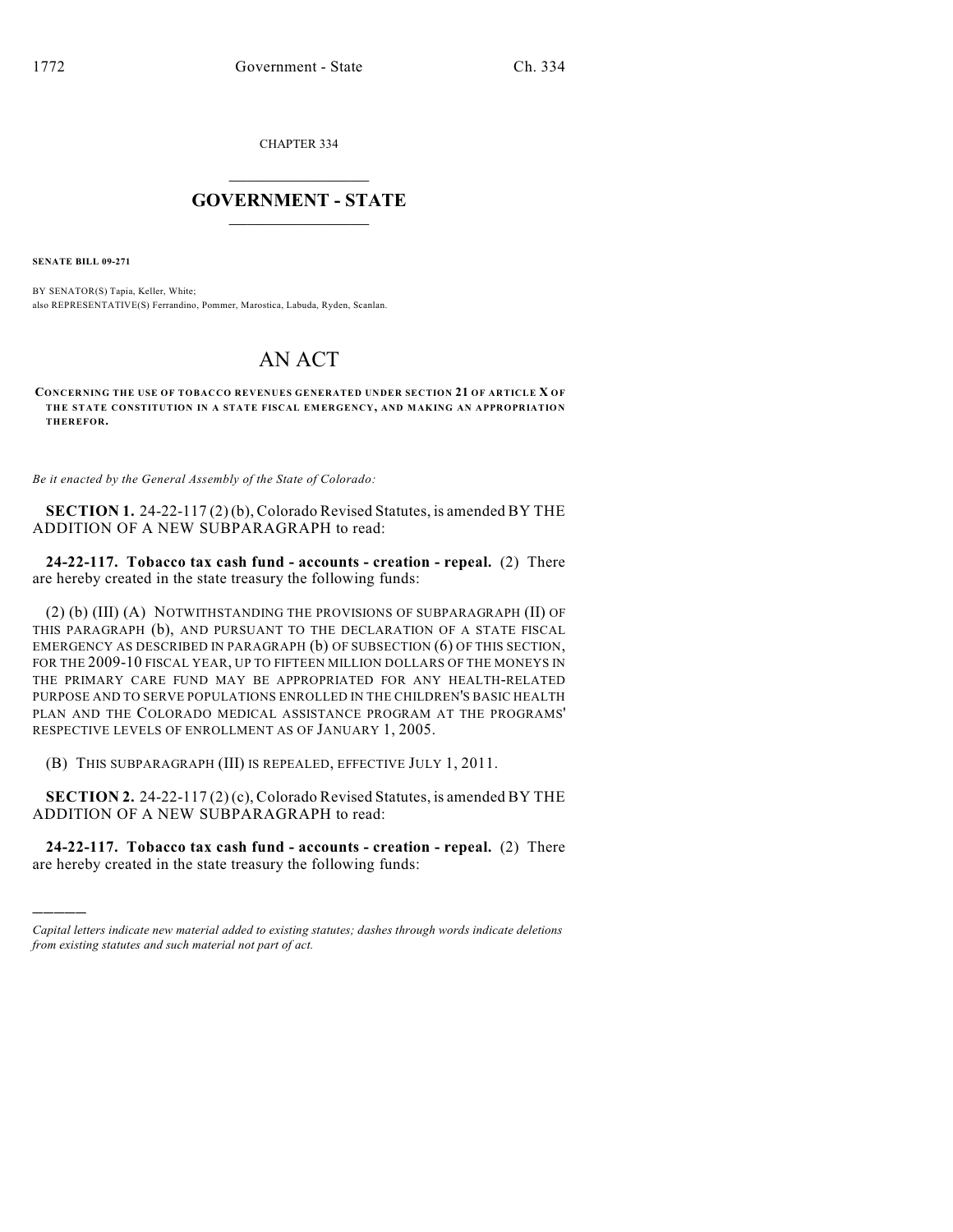(c) (IV) (A) NOTWITHSTANDING THE PROVISIONS OF SUBPARAGRAPH (III) OF THIS PARAGRAPH (c), AND PURSUANT TO THE DECLARATION OF A STATE FISCAL EMERGENCY AS DESCRIBED IN PARAGRAPH (b) OF SUBSECTION (6) OF THIS SECTION, FOR THE 2009-10 FISCAL YEAR, IN ADDITION TO THE PURPOSES DESCRIBED IN SUB-SUBPARAGRAPHS (A) AND (B) OF SUBPARAGRAPH (III) OF THIS PARAGRAPH (c), THE MONEYS IN THE TOBACCO EDUCATION PROGRAMS FUND MAY BE APPROPRIATED FOR ANY HEALTH-RELATED PURPOSE AND TO SERVE POPULATIONS ENROLLED IN THE CHILDREN'S BASIC HEALTH PLAN AND THE COLORADO MEDICAL ASSISTANCE PROGRAM AT THE PROGRAMS' RESPECTIVE LEVELS OF ENROLLMENT AS OF JANUARY 1, 2005.

(B) THIS SUBPARAGRAPH (IV) IS REPEALED, EFFECTIVE JULY 1, 2011.

**SECTION 3.** 24-22-117 (2) (d) (V), Colorado Revised Statutes, is amended to read:

**24-22-117. Tobacco tax cash fund - accounts - creation - repeal.** (2) There are hereby created in the state treasury the following funds:

(d) (V) (A) For fiscal year 2008-09 and each fiscal year thereafter, after the allocation of the moneys pursuant to subparagraphs (II), (III), and (IV.5) of this paragraph (d), moneys in the prevention, early detection, and treatment fund shall be annually appropriated by the general assembly to the prevention services division of the department of public health and environment for the cancer, cardiovascular disease, and chronic pulmonary disease prevention, early detection, and treatment program established in part 3 of article 20.5 of title 25, C.R.S.

(B) NOTWITHSTANDING THE PROVISIONS OF SUB-SUBPARAGRAPH (A) OF THIS SUBPARAGRAPH (V), AND PURSUANT TO THE DECLARATION OF A STATE FISCAL EMERGENCY AS DESCRIBED IN PARAGRAPH (b) OF SUBSECTION (6) OF THIS SECTION, FOR THE 2009-10 FISCAL YEAR, IN ADDITION TO THE PURPOSES DESCRIBED IN SUB-SUBPARAGRAPH (A) OF THIS SUBPARAGRAPH (V), THE MONEYS IN THE PREVENTION, EARLY DETECTION, AND TREATMENT FUND MAY BE APPROPRIATED FOR ANY HEALTH-RELATED PURPOSE AND TO SERVE POPULATIONS ENROLLED IN THE CHILDREN'S BASIC HEALTH PLAN AND THE COLORADO MEDICAL ASSISTANCE PROGRAM AT THE PROGRAMS' RESPECTIVE LEVELS OF ENROLLMENT AS OF JANUARY 1, 2005. THIS SUB-SUBPARAGRAPH (B) IS REPEALED, EFFECTIVE JULY 1, 2011.

**SECTION 4.** 24-22-117 (6), Colorado Revised Statutes, is amended to read:

**24-22-117. Tobacco tax cash fund - accounts - creation - repeal.** (6) (a) Notwithstanding any other provision of law, the general assembly may use revenue generated by the implementation of the cigarette and tobacco taxes pursuant to sections 39-28-103.5 and 39-28.5-102.5, C.R.S., and section 21 of article X of the state constitution for any health-related purpose and to serve populations enrolled in the children's basic health plan and the Colorado medical assistance program at the respective program levels of enrollment as of January 1, 2005. Such use of revenue shall be preceded by a declaration of a state fiscal emergency, which shall be adopted by a joint resolution, approved by a two-thirds majority vote of the members of the senate and of the house of representatives, and signed by the